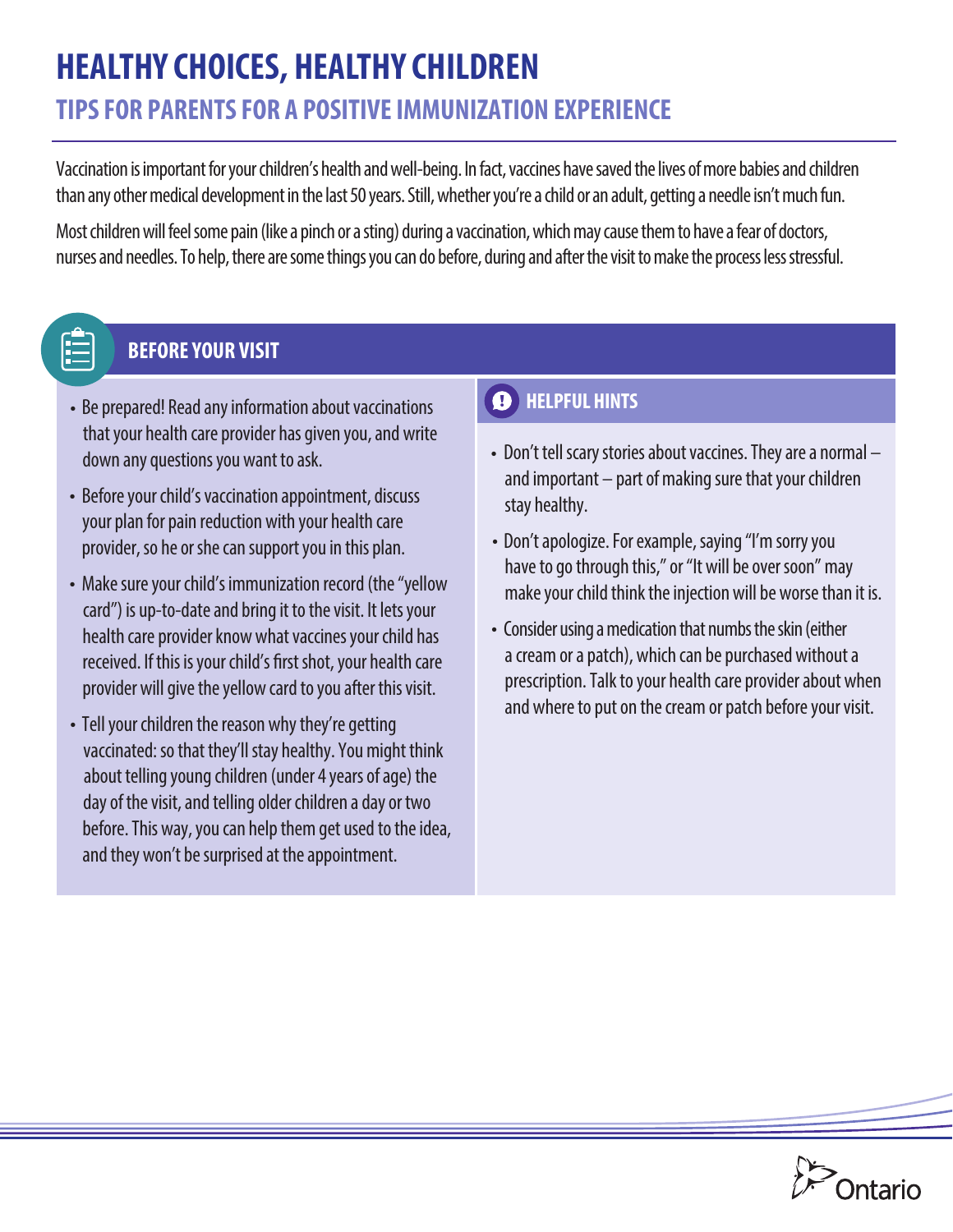#### **DURING YOUR VISIT**

- 
- The pain centres in the brain are less active when children are distracted during vaccinations:
	- If you are breastfeeding, feed your baby before, during and after immunization. The physical closeness and familiar taste of breast milk will calm your baby. Breastfeeding during immunization is safe for babies, even newborns. There is no evidence that babies will choke or associate their mothers with pain.
	- For babies 12 months of age or younger who cannot be breastfed during vaccination, a mixture of sugar and sterile water may be offered by your health care provider a few minutes before immunization. This sweet-tasting drink causes the release of natural pain-reducing chemicals in the brain. For children older than 6 months of age, a sweet drink  $-$  such as fruit juice  $-$  can have a similar effect.
	- For younger children, chat quietly or sing a song with them. Bring a favourite toy, book or blanket with you. Having something to calm your children will help them through the process.
	- For older children, bring a book or media player so they can read or listen to music.
- Holding babies or very young children in your arms and hugging them in an upright position will help comfort them during the vaccination. Discuss positioning options with your health care provider.
- Older children should relax their arm. If their arm muscle is tensed, the pain will be worse.
- Rub your child's arm before, during and after the vaccination. The sensation of touch from your hand, rubbing an area of the arm away from the injection site, will compete with the pain experienced from the needle. Don't rub directly on the injection site, as this can increase the feeling of pain.

## $\bullet$  HELPFUL HINTS

- Explain that the shot may sting or pinch, but only for a few seconds. Getting a vaccine is very quick!
- Try to stay calm **before, during and after** the needle. This will help your child stay calm.
- Help your child "blow out the pain" by taking long, deep breaths. Deep breathing will help you and your child relax.
- Take your child's attention away from the needle, as this will reduce his or her anxiety and pain.
- For infants, judge how much pain they feel by looking at their body movements, facial expressions and sounds. This way, you can use what you see to plan what you will do the next time to help reduce your baby's pain.
- Recognize the effort. After immunization, hold, cuddle and, for infants, breastfeed or offer a bottle. Be positive and help your child feel good about the experience. Avoid focusing on the pain. Give praise to your child; consider such phrase as "You did a fantastic job", or "Now you know you can do it!"